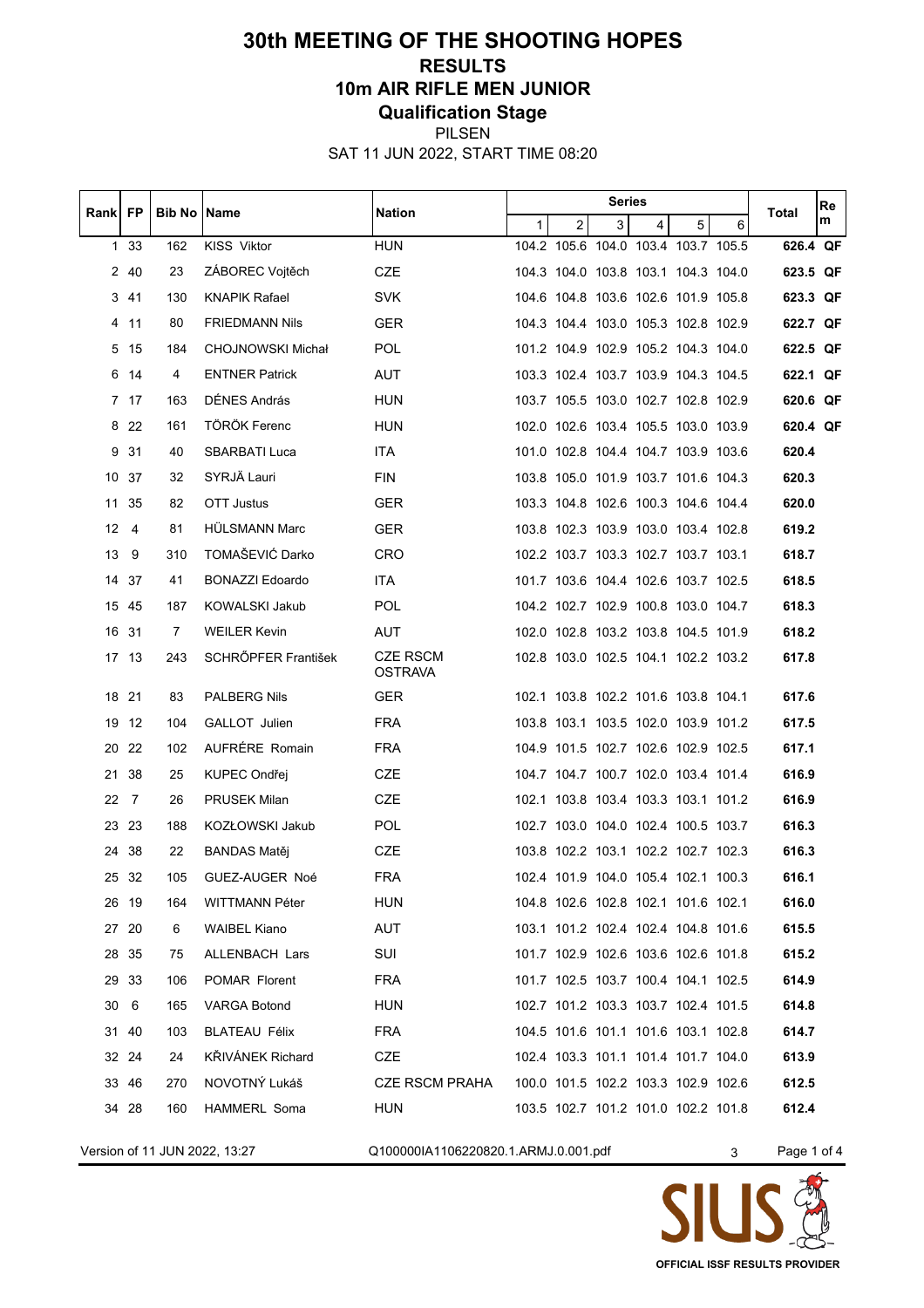

Version of 11 JUN 2022, 13:27 Q100000IA1106220820.1.ARMJ.0.001.pdf 3 Page 2 of 4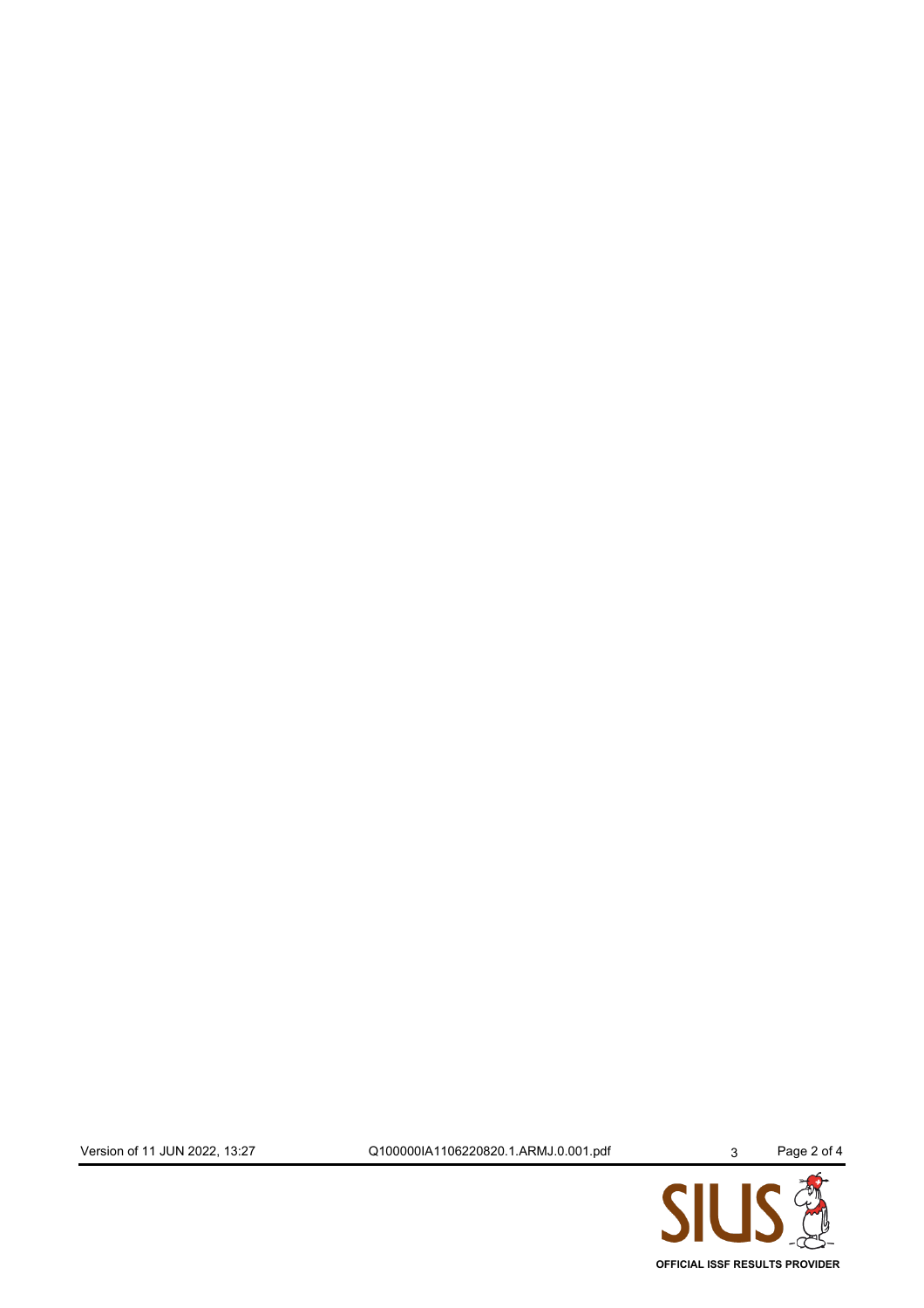| Rank | FP    | <b>Bib No   Name</b> | <b>Nation</b>             |                                    | <b>Series</b> |                                     |                  |      |                              |            | Total | Re |
|------|-------|----------------------|---------------------------|------------------------------------|---------------|-------------------------------------|------------------|------|------------------------------|------------|-------|----|
|      |       |                      |                           |                                    | $\mathbf{1}$  | 2                                   | 3                | 4    | 5                            | 6          |       | m  |
| 35   | 8     | 31                   | <b>KASI Aleksi</b>        | <b>FIN</b>                         |               | 101.2 102.2 101.4 101.7 104.4 101.0 |                  |      |                              |            | 611.9 |    |
| 36   | 29    | 3                    | <b>EINWALLER Dominic</b>  | <b>AUT</b>                         |               | 100.6 103.9 102.9 102.2 101.5 100.5 |                  |      |                              |            | 611.6 |    |
| 37   | 3     | 304                  | BÍLEK Ondřej              | <b>CZE OLYMP</b>                   |               | 101.2 100.7 101.5 101.0 103.5 102.3 |                  |      |                              |            | 610.2 |    |
| 38   | 27    | 131                  | <b>MEZIAN Martin</b>      | <b>SVK</b>                         |               | 102.4 100.6 100.4 100.1 102.8 103.8 |                  |      |                              |            | 610.1 |    |
| 39   | 5     | 191                  | OGÓREK Maciej             | POL                                |               | 103.2 101.1                         |                  |      | 98.3 102.5 102.1 102.8       |            | 610.0 |    |
| 40   | 39    | 5                    | <b>KUEN Johannes</b>      | AUT                                | 101.9         | 102.9 102.4 99.4 100.7 102.6        |                  |      |                              |            | 609.9 |    |
| 41   | 30    | 273                  | NEDVĚD Matěj              | <b>CZE RSCM PRAHA</b>              |               | 102.4 100.4 101.2 101.7 102.0 101.2 |                  |      |                              |            | 608.9 |    |
|      | 42 43 | 132                  | <b>HARRER Dávid</b>       | <b>SVK</b>                         | 99.8          |                                     |                  |      | 99.3 102.5 101.2 103.8 101.9 |            | 608.5 |    |
| 43   | 34    | 227                  | ŠTĚPÁNÍK Jan              | <b>CZE RSCM</b><br><b>MANUŠICE</b> |               | 99.4 102.4 101.6 101.7 99.8 102.5   |                  |      |                              |            | 607.4 |    |
| 44   | 34    | 292                  | ZÍKA Petr                 | <b>CZE RSCM BRNO</b>               |               | 100.2 100.3 100.3 103.7 102.5 100.0 |                  |      |                              |            | 607.0 |    |
|      | 45 23 | 253                  | <b>HANKE Lukáš</b>        | <b>CZE RSCM</b><br><b>OSTRAVA</b>  | 98.8          |                                     | 99.9 101.5 103.4 |      | 99.3 103.9                   |            | 606.8 |    |
|      | 46 42 | 268                  | <b>HORÁK Lukáš</b>        | <b>CZE RSCM PRAHA</b>              |               | 102.9 104.4                         | 99.5             |      | 96.8 102.1 100.9             |            | 606.6 |    |
| 47   | 30    | 133                  | <b>PAVLIK Adrián</b>      | <b>SVK</b>                         |               | 101.4 102.5 100.7 100.2 102.8       |                  |      |                              | 98.9       | 606.5 |    |
| 48   | 10    | 272                  | SEMECKÝ Ondřej            | <b>CZE RSCM PRAHA</b>              |               | 102.3 100.2 100.6 102.2 101.6       |                  |      |                              | 98.9       | 605.8 |    |
| 49   | 27    | 76                   | <b>STADLER Silas</b>      | SUI                                | 101.3         |                                     | 97.9 100.7       |      | 99.0 103.8 101.6             |            | 604.3 |    |
| 50   | 25    | 185                  | <b>SAJDAK Wiktor</b>      | POL                                |               | 101.4 101.4 101.2                   |                  |      | 95.1 101.9 102.8             |            | 603.8 |    |
| 51   | 36    | 186                  | <b>JANUSZEWSKI Michał</b> | POL                                |               | 101.0 102.5 100.5                   |                  |      | 99.3 100.4                   | 99.5       | 603.2 |    |
|      | 52 47 | 190                  | <b>BAŁOS Dawid</b>        | POL                                | 100.8         |                                     | 99.5 102.7       | 99.1 |                              | 99.3 100.8 | 602.2 |    |
| 53   | 16    | 248                  | PELIKÁN Petr              | <b>CZE RSCM</b><br><b>OSTRAVA</b>  |               | 98.7 101.2 101.5                    |                  |      | 97.3 104.4                   | 98.5       | 601.6 |    |
| 54   | 39    | 189                  | AUGUSTYNOWICZ Adrian      | POL                                |               | 97.3 100.4 100.5 103.0 100.3        |                  |      |                              | 99.9       | 601.4 |    |
| 55   | 28    | 228                  | NĚMEC Jakub               | <b>CZE RSCM</b><br><b>MANUŠICE</b> |               | 97.2 101.8                          | 99.0             |      | 98.6 102.4 100.9             |            | 599.9 |    |
| 56   | 49    | 286                  | NEDVÉD Jáchym             | <b>CZE RSCM PRAHA</b>              | 103.3         | 99.2                                | 98.7             | 99.4 |                              | 97.6 101.3 | 599.5 |    |
|      | 57 44 | 285                  | KREJČÍ Jakub              | <b>CZE RSCM PRAHA</b>              | 99.4          |                                     | 98.9 101.9 100.6 |      | 99.4                         | 98.5       | 598.7 |    |
|      | 58 48 | 226                  | <b>HERRMANN Petr</b>      | <b>CZE RSCM</b><br>MANUŠICE        | 100.6         | 98.4                                | 97.3             | 99.2 |                              | 99.3 101.1 | 595.9 |    |
|      | 59 24 | 134                  | SADECKY Tomáš             | <b>SVK</b>                         | 101.7         |                                     | 96.9 100.3       |      | 99.6 100.6                   | 96.5       | 595.6 |    |
|      | 60 29 | 223                  | <b>ALBRECHT Bruno</b>     | <b>CZE DUKLA</b>                   | 99.4          | 99.9                                | 98.6             | 99.3 | 99.5                         | 98.4       | 595.1 |    |
|      | 61 36 | 220                  | NETUŠIL David             | <b>CZE DUKLA</b>                   |               | 96.4 100.3                          | 98.5             |      | 97.9 101.5                   | 96.8       | 591.4 |    |
|      | 62 25 | 170                  | PETROVICS Artúr           | HUN PLE                            | 99.1          | 98.4                                | 96.7             | 97.2 |                              | 98.3 100.5 | 590.2 |    |
|      | 63 26 | 221                  | VESELÝ Lukáš              | <b>CZE DUKLA</b>                   | 98.1          | 95.1                                | 98.4             | 99.5 |                              | 94.1 101.8 | 587.0 |    |
|      | 64 32 | 247                  | KŮRKA Jan                 | <b>CZE RSCM</b><br><b>OSTRAVA</b>  | 97.6          | 97.8                                | 97.7             | 97.0 | 99.3                         | 96.5       | 585.9 |    |
|      | 65 18 | 222                  | ŠULA Adam                 | <b>CZE DUKLA</b>                   |               | 96.5 100.6                          | 96.6             | 95.6 |                              | 97.2 98.5  | 585.0 |    |

Protest Date / Time:

## **Summary** Number of athletes on this list: 65; Total number of athletes: 65 **Legend** 3FD69125 **Bib No Bib Number FP Firing Point QF Qualified for Final Rem Remarks** Version of 11 JUN 2022, 13:27 Q100000IA1106220820.1.ARMJ.0.001.pdf 7B2B 3 Page 3 of 4

**OFFICIAL ISSF RESULTS PROVIDER**